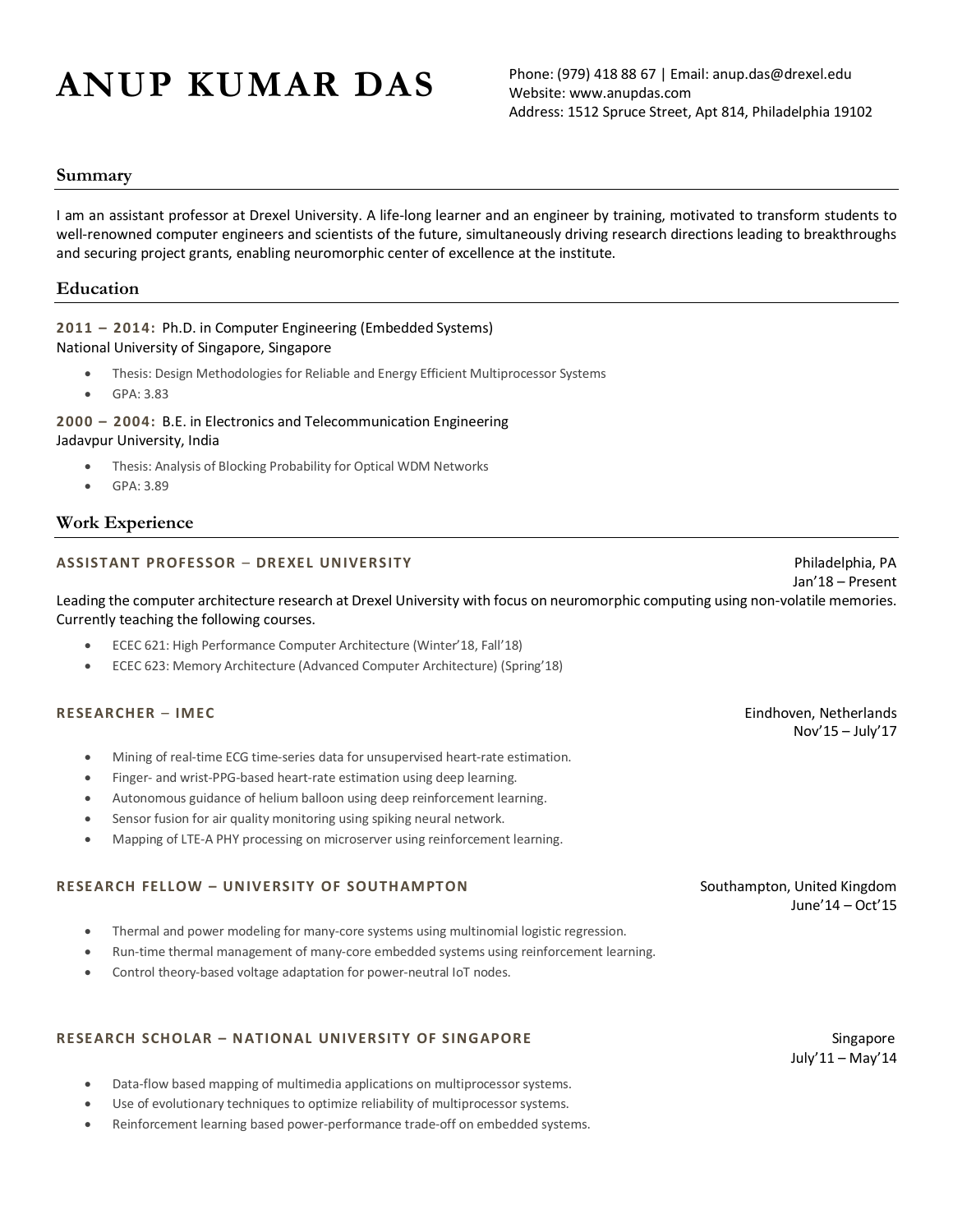#### **SENIOR DESIGN ENGINEER – LSI CORPORATION (NOW BROADCOM)** Bangalore, India

- Frontend design of maximum a posteriori probability (MAP) decoder for read channel of Solid-State Drive (SSD) SoC.
- Low power design for test (DFT) of multi-power domain SSD SoC.

#### **MEMBER OF TECHNICAL STAFF – TRANSWITCH CORPORATION** New Delhi, India

RTL designer for ethernet packet processor.

#### **DESIGN ENGINEER II – STMICROELECTRONICS** Greater Noida, India

- Frontend design of Audio Peripheral IPs such as PCM Player, SPDIF Player and 5.1 channel DTS.
- Frontend design of HDMI and HDCP.

#### **Soft Skills**

**Python** (numpy, scipy, scikit-learn, caffe, theano, brian2) **R, C++, C#, Matlab, Perl, TCL, Shell Operating Systems** (Linux, Mac OS, Windows) **Subversions** (SVN, Git) **Cloud Technology** (Google Cloud and AWS)

#### **Quantifiable Results**

**Co-PI:** EDL: Efficient Deep Learning (Sub-project: Low power hardware for neural networks)

• STW-NL, 64K Euros

**Co-PI:** MNEMOSENE: Computation-in-memory architecture based on resistive devices

• EU-H2020, 6.4M Euros

**Co-PI:** PARTNER: Patient-care Advancement with Responsive Technologies and Engagement Together

• ITEA3, 128K Euros

**Co-PI:** NeuRAM3: Neural Computing Architectures in Advanced Monolithic 3D-VLSI Nano-technologies

• EU H2020, 4.8M Euros

#### **Administrative Duties**

Currently Serving Technical Program Committee: ICCD (2018), FPL (since 2013), DATE (since 2017), DAC (since 2017), CASES (since 2017), GLSVLSI (2018), IGSC (since 2017)

Organizing Committee: Vice Chair SIGDA University Demonstration 2018, Publicity Chair, SIGDA University Demonstration 2017 Regular Reviewer: IEEE TCAD, IEEE TVLSI, IEEE TC

#### **Honors**

- 2004: Gold Medal for highest performance in the batch of 2004 at Jadavpur University
- 2004: Recognition for contribution to the design of Set Top Box integrated circuits at ST Microelectronics
- 2007: Best paper award at LSI Annual Technical Conference on best DFT practice of multi-power domain SoC
- 2013: Singapore President's Fellowship for achievements in research and studies (top 10% of 1300 Phds)
- 2015: Best paper candidate at DATE conference 2015
- 2016: Best paper candidate at DATE conference 2016
- 2016: Three proposals accepted at IMEC -- 1 EU H2020, 1 ITEA3 and 1 Dutch STW on topics related to neuromorphic computing.
- 2017: 1 book and 2 book chapters published. Honored by Drexel University Library

Jan'08 – July'11

Aug'07 – Jan'08

July'04 – Aug'07